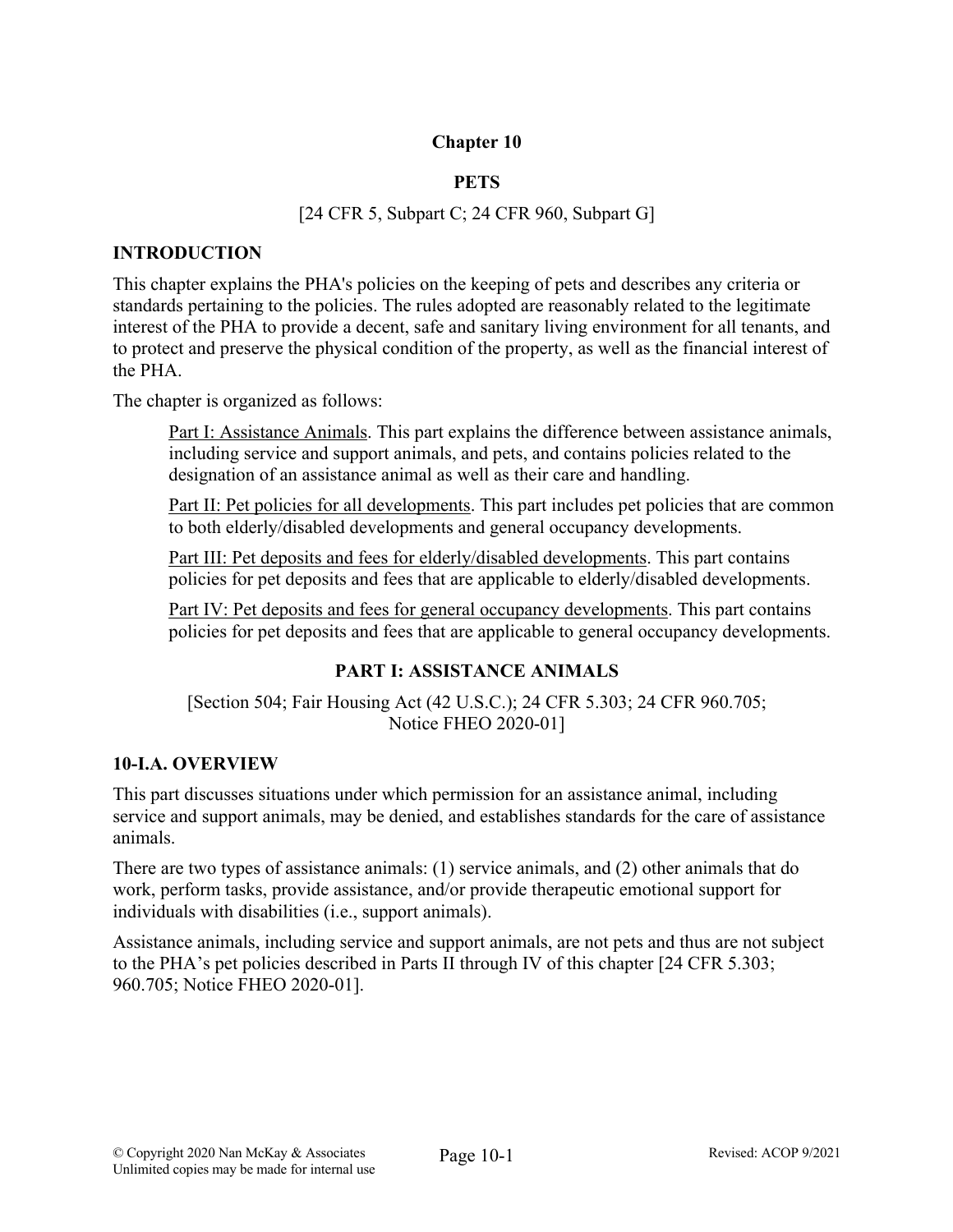# **10-I.B. APPROVAL OF ASSISTANCE ANIMALS [Notice FHEO 2020-01]**

### **Assistance Service Animals**

Service assistance animals are not pets. They are animals that do work, perform tasks, assist, and/or provide therapeutic emotional support for individuals with disabilities. There are two types of assistance animals: (1) service animals, and (2) other animals that do work, perform tasks, provide assistance, and/or provide therapeutic emotional support for individuals with disabilities. Service assistance animals perform a range of functions for individuals who have a disability-related need for an assistance animal. These functions, include but are not limited to:

- guiding individuals who are blind or have low vision,
- alerting individuals who are deaf or hard of hearing to sounds,
- providing protection or rescue assistance,
- pulling a wheelchair,
- retrieving items,
- alerting persons to impending seizures, or

• providing emotional support to persons with disabilities who have a disability-related need for such support.

Service assistance animals are not pets, and thus, are not subject to PHA pet rules or policies, including but not limited to size, weight, and type restrictions, designated areas, and deposit requirements. An assistance service animal must be permitted in all areas of the facility where members of the public are allowed.

- If the person requesting an assistance service animal accommodation has an observable disability or if the PHA already has information giving them conformation that the person has a disability; approval of the accommodation request my given by the PHA without further documentation.
- If not, has the person requesting the accommodation must provide information that reasonably supports that the person seeking the accommodation has a disability and reasonably supports that the animal does work, performs tasks, provides assistance, and/or provides therapeutic emotional support with respect to the individual's disability.
	- o Per Chapter 6-Income & Rent Determinations; If the Head of Household, Co-Head, or Spouse is determined to be disabled during pet accommodation process, the household status must be re-evaluated to include designation and reflect elderly/disabled deduction (if not already designated). **(6.II.C. Elderly or Disabled Family Deduction.)**

If household is requesting an assistance service animal, per Chapter 2-Accommodations, an accommodation form must be completed and signed. **(2.II.C. Request For An Accommodation)**

If approved, Head of Household will sign a Completion of Reasonable Accommodation Form. **(2.II.C. Request For An Accommodation)**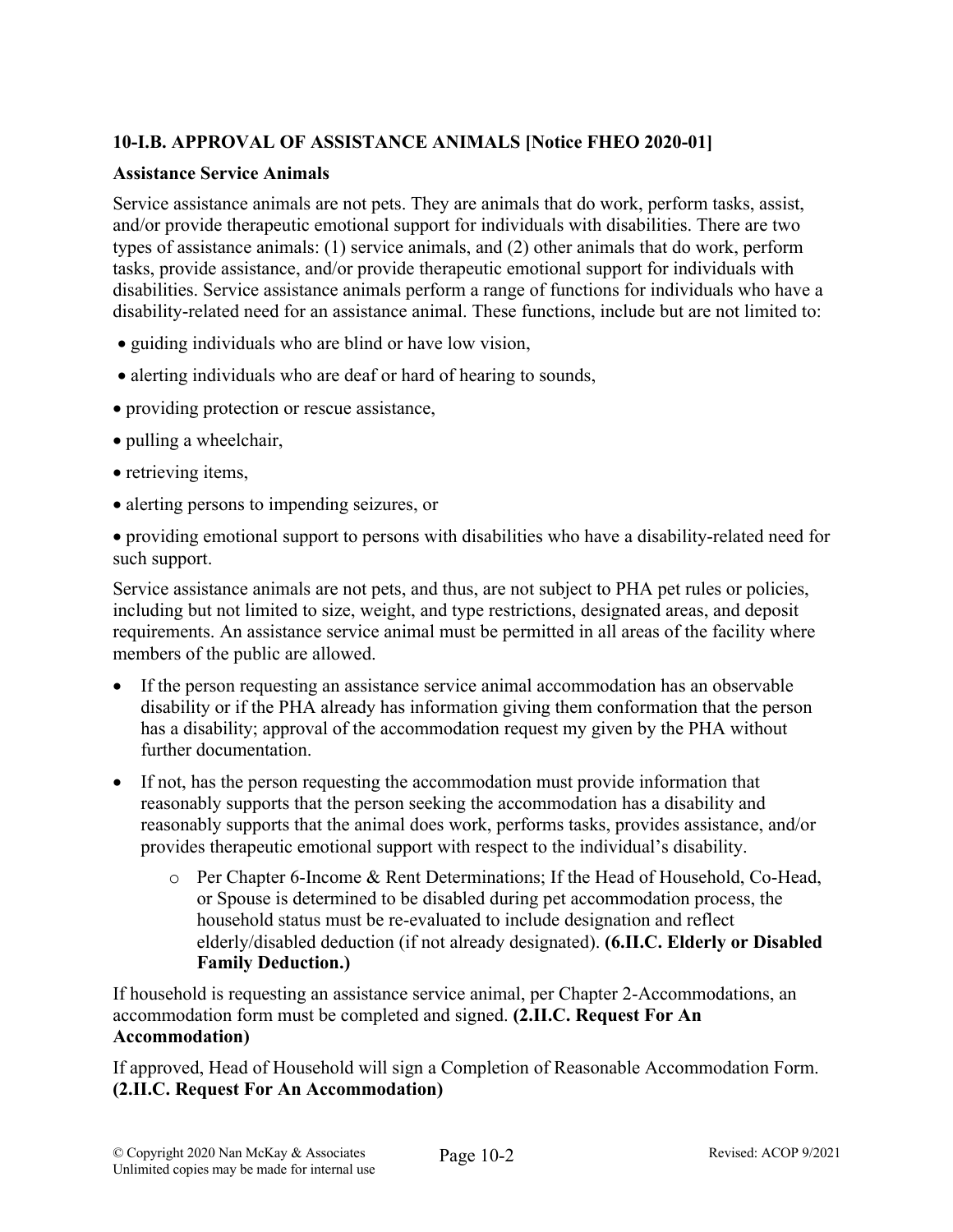# **Assistance Support Animals (Assistance Animals other than Service Animals)**

Support assistance animals are not pets. If the animal does not qualify as an assistance service animal, the PHA must next determine whether the animal would qualify as an assistance support animal (other type of assistance animal). If the individual has indeed requested a reasonable accommodation to get or keep an animal in connection with a physical or mental impairment or disability, the PHA may use the following questions to help them assess whether to grant the accommodation in accordance with the policies outlined in Chapter 2 (the PHA is not required to grant a reasonable accommodation that has not been requested):

- If the person requesting an assistance support animal accommodation has an observable disability or if the PHA already has information giving them conformation that the person has a disability; approval of the accommodation request may be given by the PHA without further documentation.
- If not, has the person requesting the accommodation provided information that reasonably supports that the person seeking the accommodation has a disability and reasonably supports that the animal does work, performs tasks, provides assistance, and/or provides therapeutic emotional support with respect to the individual's disability.
	- o Per Chapter 6-Income & Rent Determinations; If the Head of Household, Co-Head, or Spouse is determined to be disabled during pet accommodation process, the household status must be re-evaluated to include designation and reflect elderly/disabled deduction (if not already designated). **(6.II.C. Elderly or Disabled Family Deduction.)**
	- **If the individual is requesting to keep a unique animal not commonly kept in households,** then the requestor has the substantial burden of demonstrating a disabilityrelated therapeutic need for the specific animal or the specific type of animal. Such individuals are encouraged to submit documentation from a health care professional.

#### **Denial of Assistance Animal (service or support)**

A person with a disability is not automatically entitled to have an assistance animal. Reasonable accommodation requires that there is a relationship between the person's disability and his or her need for the animal [PH Occ GB, p. 179].

Before denying a reasonable accommodation request due to lack of information confirming an individual's disability or disability-related need for an animal, staff is encouraged to engage in a good-faith dialog with the requestor called the "interactive process" [FHEO 2020-01].

For an animal to be excluded from the pet policy and be considered a support animal, there must be a person with disabilities in the household, there must be a disability-related need for the animal, and the family must request and the PHA approve a reasonable accommodation in accordance with the criteria outlined in Notice FHEO 2020-01 and the policies contained in Chapter 2.

The KCKHA may not refuse to allow a person with a disability to have an assistance animal merely because the animal does not have formal training. Some, but not all, animals that assist persons with disabilities are professionally trained. Other assistance animals are trained by the owners themselves and, in some cases, no special training is required. The question is whether or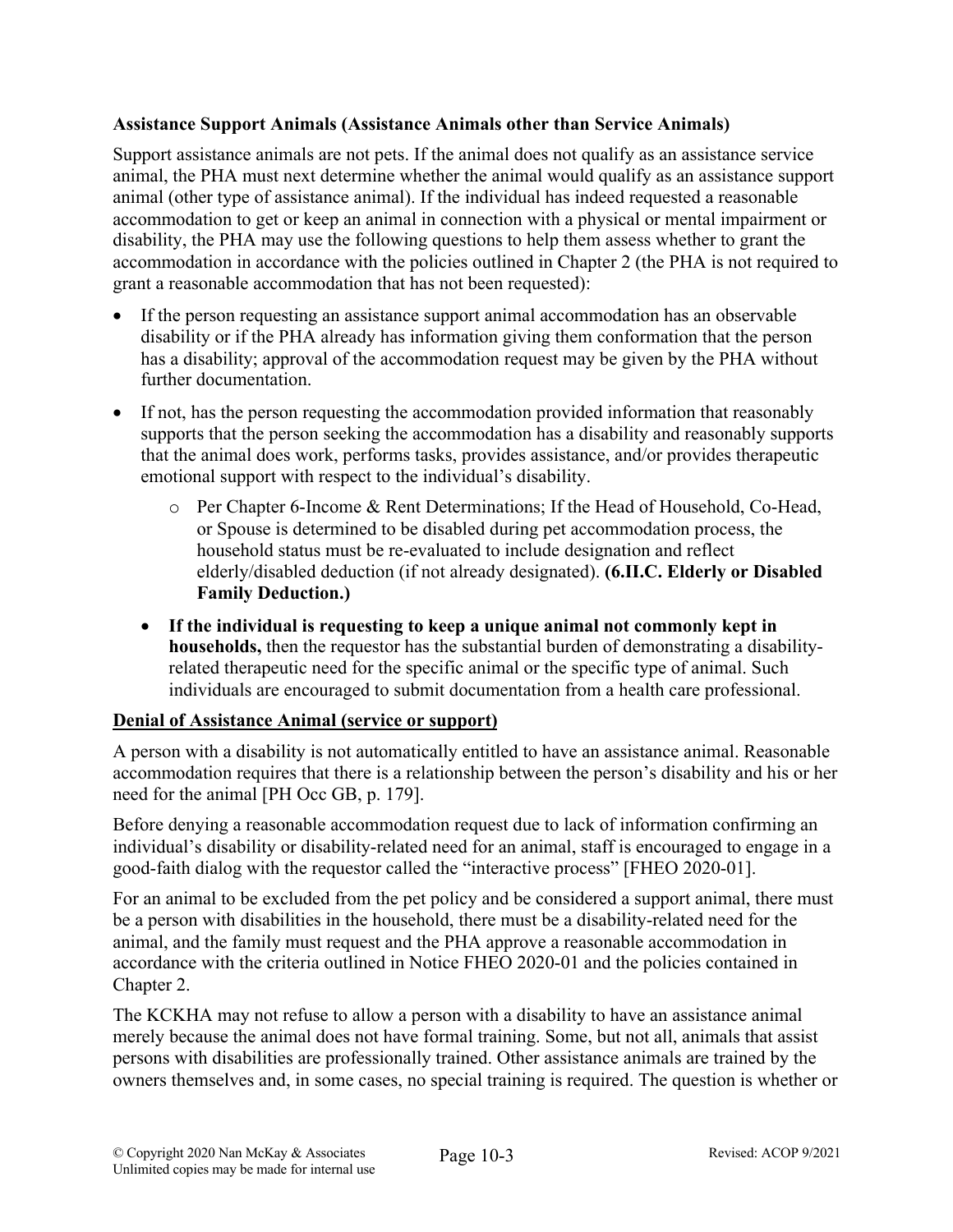not the animal performs the assistance or provides the benefit needed by the person with the disability [PH Occ GB, p. 178].

The Fair Housing Act does not require a dwelling to be made available to an individual whose tenancy would constitute a direct threat to the health or safety of other individuals or would result in substantial physical damage to the property of others.

The KCKHA may therefore refuse a reasonable accommodation for an assistance animal if the specific animal poses a direct threat that cannot be eliminated or reduced to an acceptable level through the actions the individual takes to maintain or control the animal (e.g., keeping the animal in a secure enclosure).

While most requests for reasonable accommodations involve one animal, requests sometimes involve more than one animal (for example, a person has a disability-related need for both animals, or two people living together each have a disability-related need for a separate assistance animal). The decision-making process in Notice FHEO 2020-01 should be used in accordance with the reasonable accommodation policies in Chapter 2 for all requests for exceptions or modifications to the PHA's rules, policies, practices, and procedures so that persons with disabilities can have assistance animals in the housing where they reside.

KCKHA does have the authority to regulate service animals and assistance animals under applicable federal, state, and local law [24 CFR 5.303(b)(3); 960.705(b)(3)].

# PHA Policy

- There is reliable objective evidence that the animal poses a direct threat to the health or safety of others that cannot be reduced or eliminated by a reasonable accommodation
- There is reliable objective evidence that the animal would cause substantial physical damage to the property of others
- There is not a disability-related need for the animal

# **10-I.C. CARE AND HANDLING**

HUD regulations do not affect any authority a PHA may have to regulate assistance animals, including service animals, under federal, state, and local law [24 CFR 5.303; 24 CFR 960.705].

# PHA Policy

- Residents are responsible for feeding, maintaining, providing veterinary care, and controlling their assistance animals. A resident may do this on his or her own or with the assistance of family, friends, volunteers, or service providers.
- Residents must care for assistance animals in a manner that complies with state and local laws, including anti-cruelty laws.
- Residents must ensure that assistance animals do not pose a direct threat to the health or safety of others, or cause substantial physical damage to the development, dwelling unit, or property of other residents.
- When a resident's care or handling of an assistance animal violates these policies, the KCKHA will consider whether the violation could be reduced or eliminated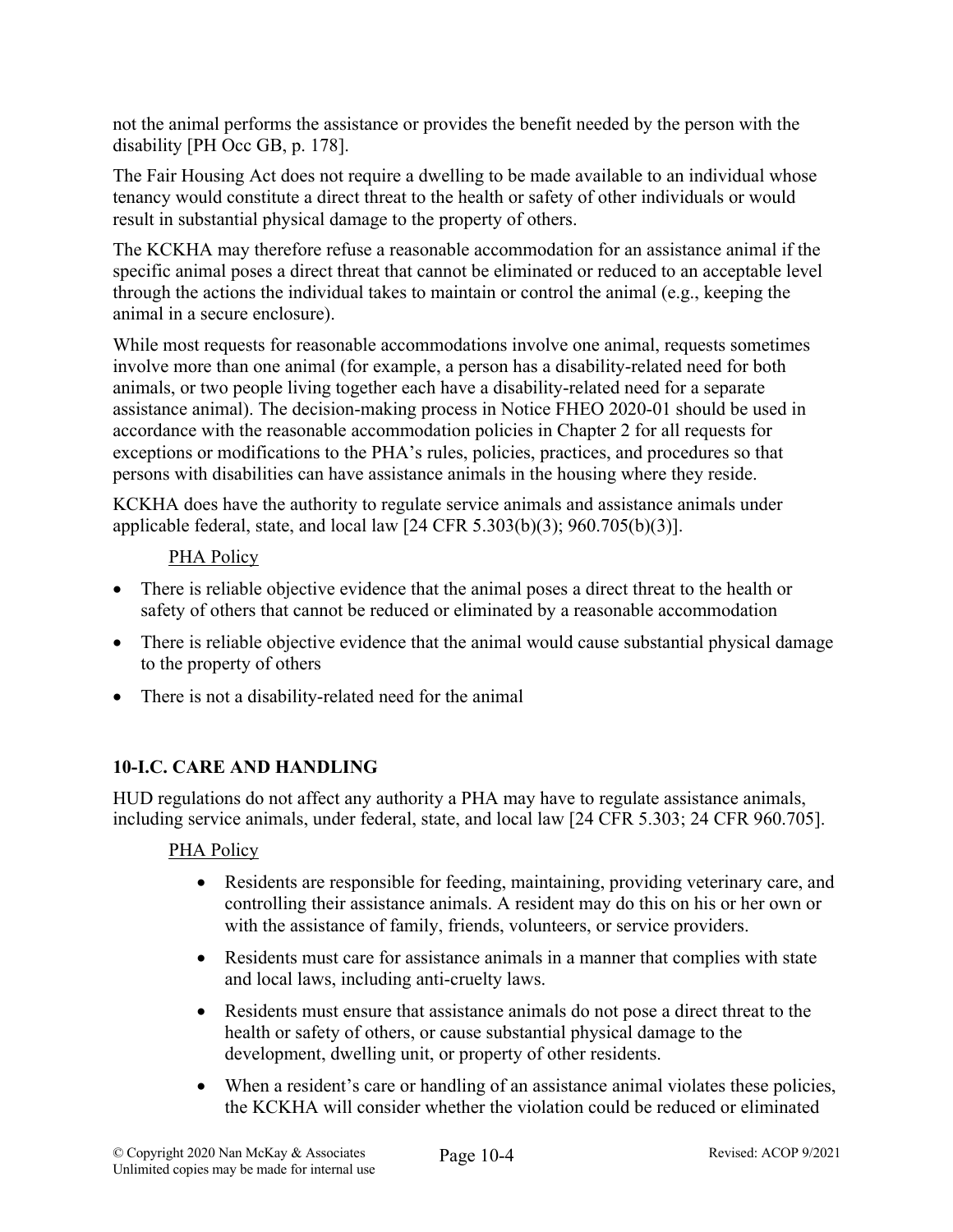by a reasonable accommodation. If the KCKHA determines that no such accommodation can be made, the KCKHA may withdraw the approval of a particular assistance animal.

# **PART II: PET POLICIES FOR ALL DEVELOPMENTS**

[24 CFR 5, Subpart C; 24 CFR 960, Subpart G]

### **10-II.A. OVERVIEW**

The purpose of a pet policy is to establish clear guidelines for ownership of pets and to ensure that no applicant or resident is discriminated against regarding admission or continued occupancy because of ownership of pets. It also establishes reasonable rules governing the keeping of common household pets. This part contains pet policies that apply to all developments.

# **10-II.B. MANAGEMENT APPROVAL OF PETS**

### **Registration of Pets**

PHAs may require registration of the pet with the PHA [24 CFR 960.707(b)(5)].

### KCKHA Policy

- Pets must be registered with the KCKHA before they are brought onto the premises.
- Registration includes documentation signed by a licensed veterinarian or state/local authority that the pet has received all inoculations required by state or local law, and that the pet has no communicable disease(s) and is pest-free. This registration must be renewed annually and will be coordinated with the annual reexamination date.
- Pets will not be approved to reside in a unit until completion of the registration requirements.

# **Refusal to Register Pets**

- The KCKHA will refuse to register a pet if:
	- o The pet is not *a common household pet* as defined in Section 10-II.C. below
	- o Keeping the pet would violate any pet restrictions listed in this policy
	- o The pet owner fails to provide complete pet registration information, or fails to update the registration annually
	- o The applicant has previously been charged with animal cruelty under state or local law; or has been evicted, had to relinquish a pet or been prohibited from future pet ownership due to pet rule violations or a court order
	- o The KCKHA reasonably determines that the pet owner is unable to keep the pet in compliance with the pet rules and other lease obligations. The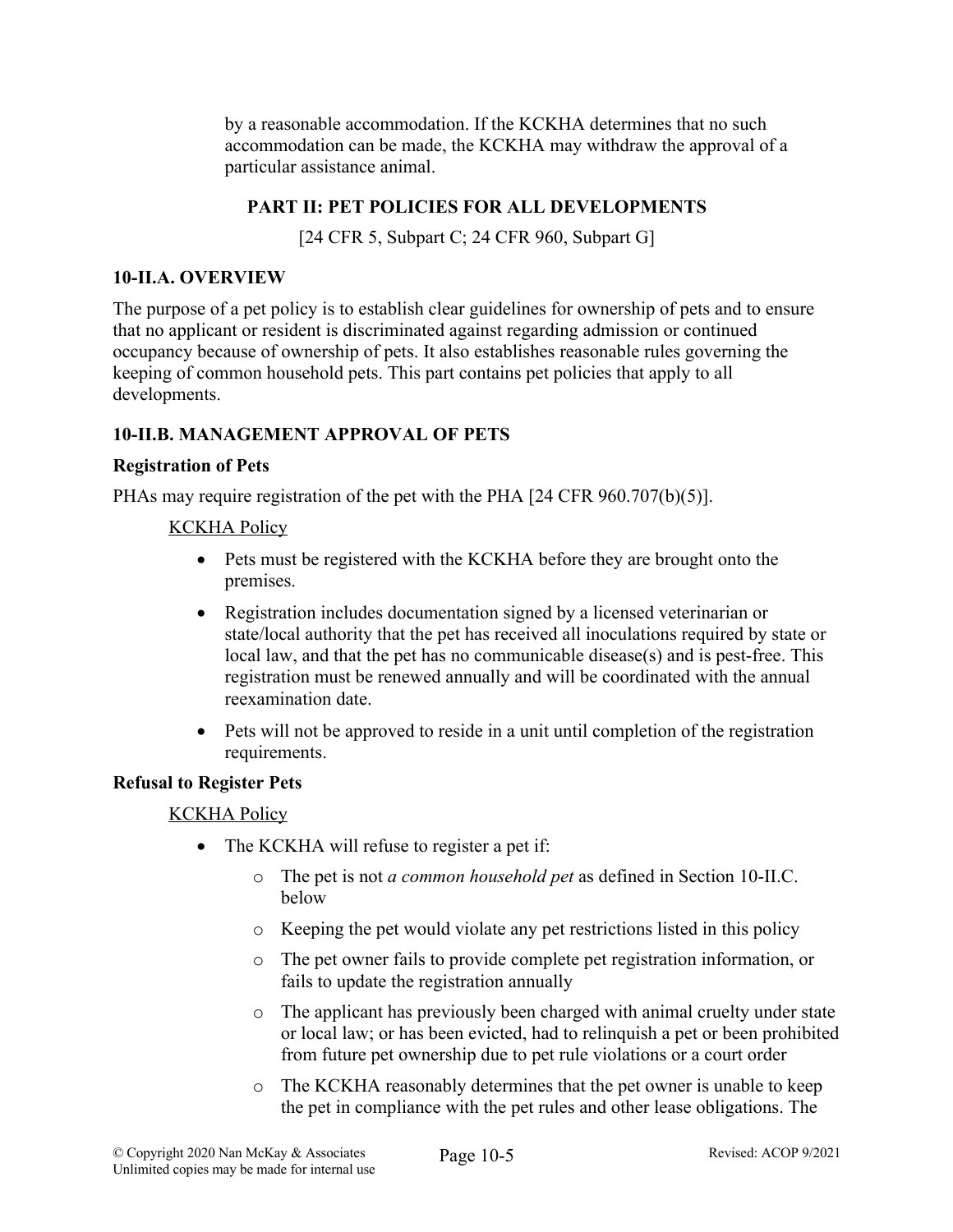pet's temperament and behavior may be considered as a factor in determining the pet owner's ability to comply with provisions of the lease.

• If the KCKHA refuses to register a pet, a written notification will be sent to the pet owner within 10 business days of the PHA's decision. The notice will state the reason for refusing to register the pet and will inform the family of their right to appeal the decision in accordance with the PHA's grievance procedures.

## **Lease Addendum & Pet Agreement**

### KCKHA Policy

- Residents who have been approved to have a pet must sign a Lease Addendum and enter into a pet agreement with the KCKHA, or the approval of the pet will be withdrawn.
- The Lease Addendum is the resident's agreement to comply with pet ownership policies and rules as part of their Dwelling Lease.
- The pet agreement is the resident's certification that he or she has received a copy of the KCKHA's pet policy and applicable house rules, that he or she has read the policies and/or rules, understands them, and agrees to comply with them.
- The resident further certifies by signing the pet agreement that he or she understands that noncompliance with the KCKHA's pet policy and applicable house rules may result in the withdrawal of KCKHA approval of the pet or termination of tenancy.

# **10-II.C. STANDARDS FOR PETS [24 CFR 5.318; 960.707(b)]**

PHAs may establish reasonable requirements related to pet ownership including, but not limited to:

- Limitations on the number of animals in a unit, based on unit size
- Prohibitions on types of animals that are classified as dangerous, per state and local law
- Prohibitions on individual animals, based on certain factors, including the size and weight of the animal
- Requiring pet owners to have their pets spayed or neutered
- may not require pet owners to have any pet's vocal cords removed.
- may not require pet owners to obtain or carry liability insurance.
- may not require that cats be declawed.

# **Definition of "Common Household Pet"**

There is no regulatory definition of common household pet for public housing programs, although the regulations for pet ownership in both elderly/disabled and general occupancy developments use the term. The regulations for pet ownership in elderly/disabled developments expressly authorize PHAs to define the term [24 CFR 5.306(2)].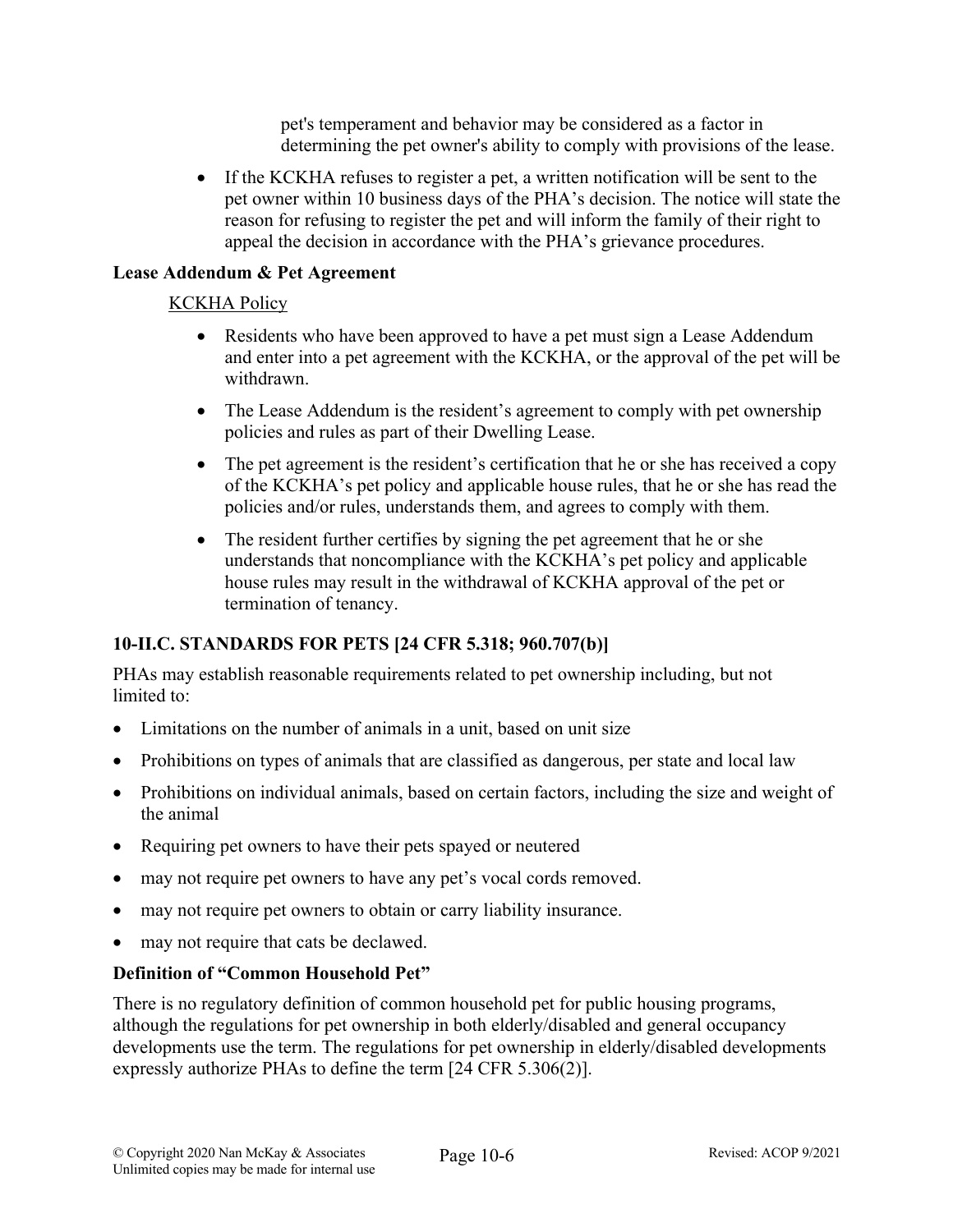# **KCKHA Policy**

*Common household pet* means a domesticated animal, such as a dog, cat, bird, or fish that is traditionally recognized as a companion animal and is kept in the home for pleasure rather than commercial purposes.

The following animals are not considered common household pets:

Reptiles Rodents **Insects** Arachnids Wild animals or feral animals Pot-bellied pigs Animals used for commercial breeding

### **Pet Restrictions**

### KCKHA Policy

The following animals are not permitted:

- Any animal whose adult weight will exceed space of apartment
- Number of pets may be restricted if exceeds space of apartment
- Any animal not permitted under state or local law or code

#### **Number of Pets**

# KCKHA Policy

- Residents may own a maximum of 2 pets, only 1 of which may be a dog.
- In the case of fish, residents may keep no more than can be maintained in a safe and healthy manner in a tank holding up to 10 gallons. Such a tank or aquarium will be counted as 1 pet.

#### **Other Requirements**

- Dogs and cats must be spayed or neutered at the time of registration or, in the case of underage animals, within 30 days of the pet reaching 6 months of age. Exceptions may be made upon veterinary certification that subjecting this pet to the procedure would be temporarily or permanently medically unsafe or unnecessary.
- Pets must be licensed in accordance with state or local law. Residents must provide proof of licensing at the time of registration and annually, in conjunction with the resident's annual reexamination.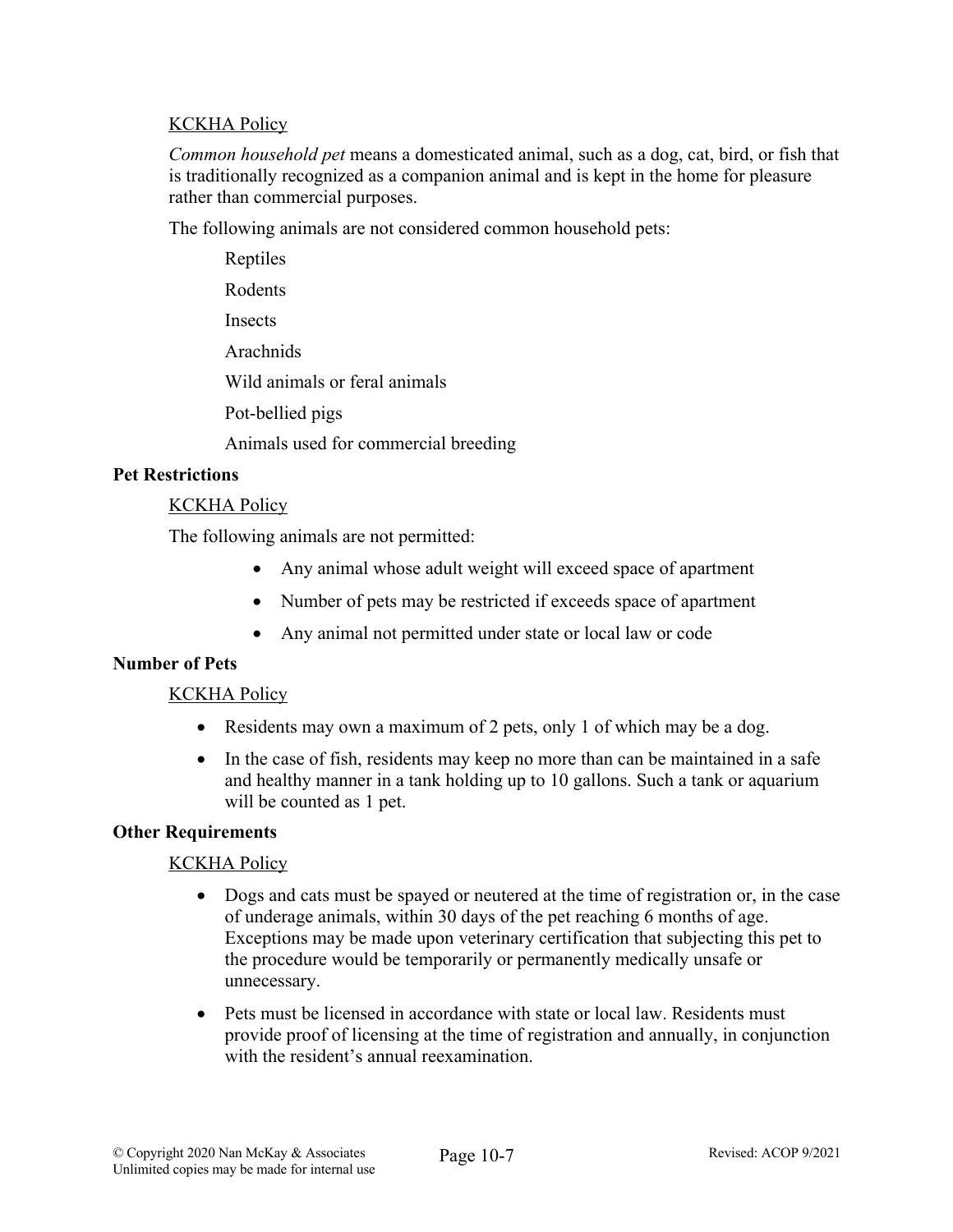### **10-II.D. PET RULES**

Pet owners must maintain pets responsibly, in accordance with PHA policies, and in compliance with applicable state and local public health, animal control, and animal cruelty laws and regulations [24 CFR 5.315; 24 CFR 960.707(a)].

### **Pet Area Restrictions**

### KCKHA Policy

- Pets must be maintained within the resident's unit. When outside of the unit (within the building or on the grounds) dogs and cats must be kept on a leash or carried. They must be always under the control of the resident or other responsible individual.
- Pets other than dogs or cats must be kept in a cage or carrier when outside of the unit.
- Pets are not permitted in common areas including lobbies, community rooms and laundry areas except for those common areas which are entrances to and exits from the building.
- Pet owners are not permitted to exercise pets or permit pets to deposit waste on project premises outside of the areas designated for such purposes.
- Pets are not allowed on site playground areas

# **Designated Pet/No-Pet Areas [24 CFR 5.318(g), PH Occ GB, p. 182]**

#### KCKHA Policy

• Except for common areas as described in the previous policy, the KCKHA has not designated any buildings, floors of buildings, or sections of buildings as no-pet areas. In addition, the PHA has not designated any buildings, floors of buildings, or sections of buildings for residency of pet-owning tenants.

#### **Cleanliness**

#### KCKHA Policy

- The pet owner shall be responsible for the removal of waste from yards, public access areas and other areas maintained by the KCKHA.
- The pet owner shall take adequate precautions to eliminate any pet odors within or around the unit and to always maintain the unit in a sanitary condition.
- Litter box requirements:
	- o Pet owners must promptly dispose of waste from litter boxes and must maintain litter boxes in a sanitary manner.
	- o Litter shall not be disposed of by being flushed through a toilet.
	- o Litter boxes shall be kept inside the resident's dwelling unit.

#### **Alterations to Unit**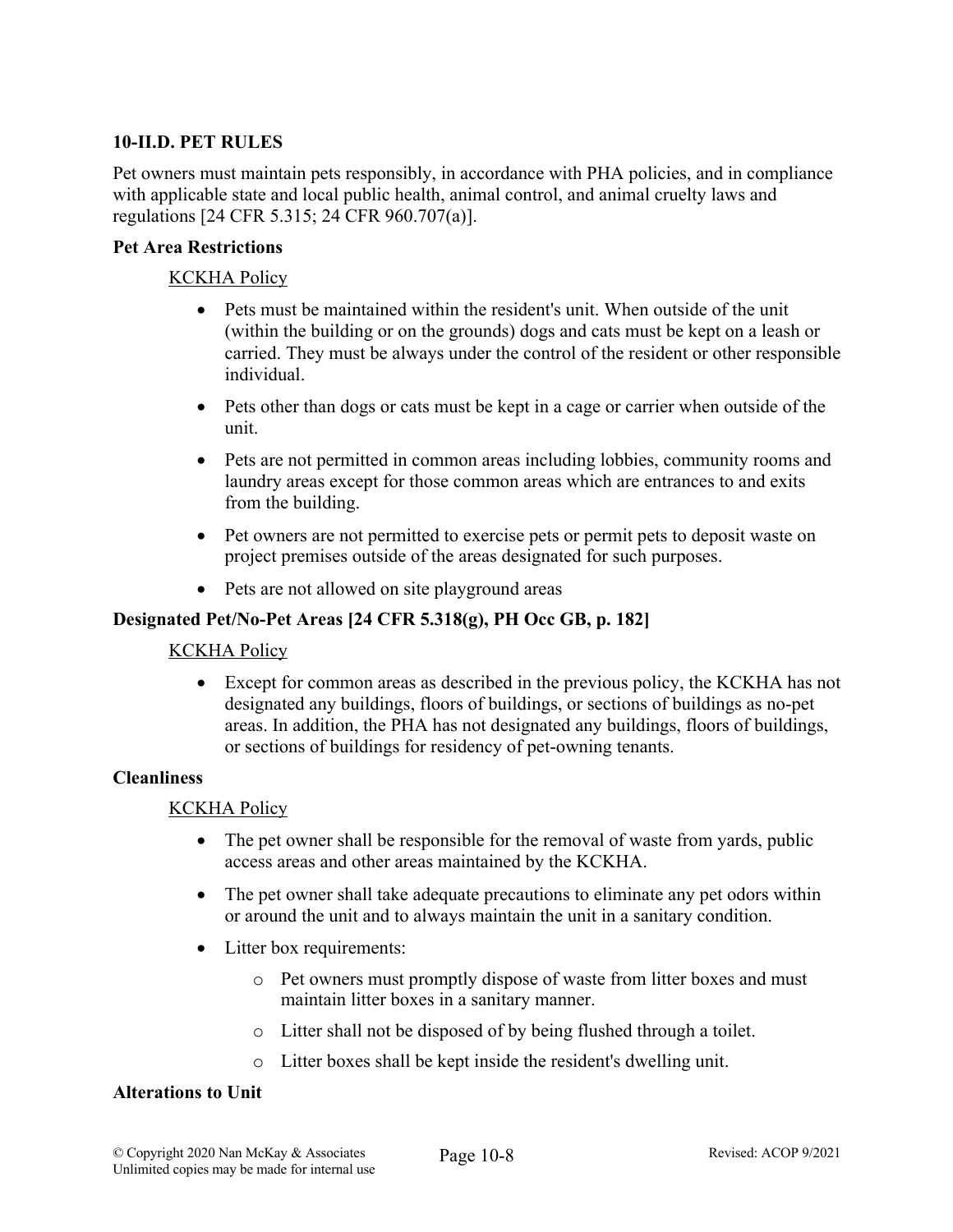## KCKHA Policy

- Pet owners shall not alter their unit, patio, premises or common areas to create an enclosure for any animal.
- Installation of pet doors is prohibited.

# **Noise**

### KCKHA Policy

• Pet owners must agree to control the noise of pets so that such noise does not constitute a nuisance to other residents or interrupt their peaceful enjoyment of their housing unit or premises. This includes, but is not limited to loud or continuous barking, howling, whining, biting, scratching, chirping, or other such activities.

#### **Pet Care**

### KCKHA Policy

- Each pet owner shall be responsible for adequate care, nutrition, exercise and medical attention for his/her pet.
- Each pet owner shall be responsible for appropriately training and caring for his/her pet to ensure that the pet is not a nuisance or danger to other residents and does not damage KCKHA property.
- No animals may be tethered or chained inside or outside the dwelling unit at any time.

#### **Responsible Parties**

#### KCKHA Policy

- The pet owner will be required to designate two responsible parties for the care of the pet if the health or safety of the pet is threatened by the death or incapacity of the pet owner, or by other factors that render the pet owner unable to care for the pet.
- A resident who cares for another resident's pet must notify the KCKHA and sign a statement that they agree to abide by all of the pet rules.

#### **Pets Temporarily on the Premises**

- Pets that are not owned by a tenant are not allowed on the premises. Residents are prohibited from feeding or harboring stray animals.
- This rule does not apply to visiting pet programs sponsored by a humane society or other non-profit organizations and approved by the KCKHA.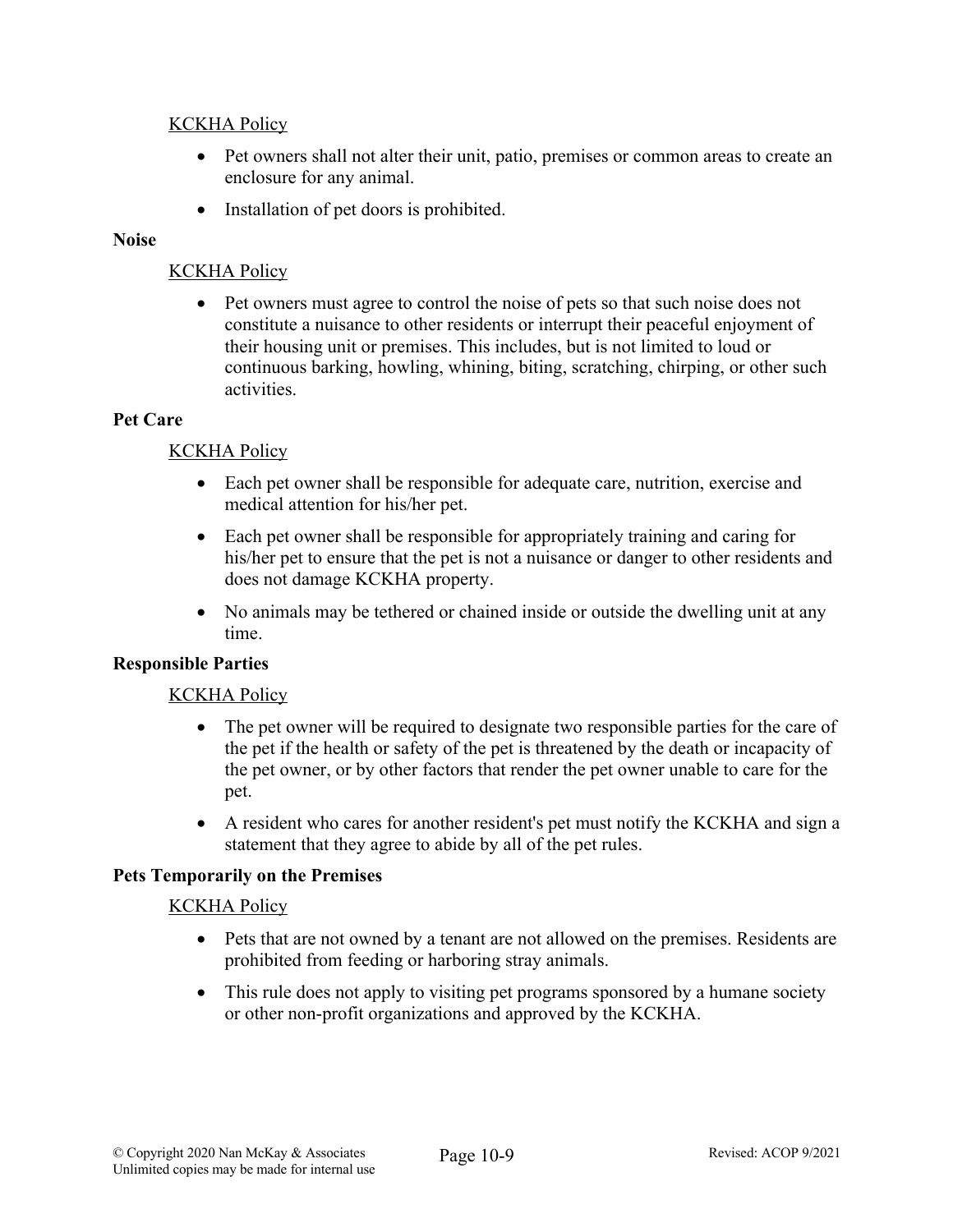#### **Pet Rule Violations**

#### KCKHA Policy

- All complaints of cruelty and all dog bites will be referred to animal control or an applicable agency for investigation and enforcement.
- If a determination is made on objective facts supported by written statements, that a resident/pet owner has violated the pet rules, written notice will be served.
- The notice will contain a brief statement of the factual basis for the determination and the pet rule(s) that were violated. The notice will also state:
	- o That the pet owner has 10 business days from the effective date of the service of notice to correct the violation or make written request for a meeting to discuss the violation
	- o That the pet owner is entitled to be accompanied by another person of his or her choice at the meeting
	- o That the pet owner's failure to correct the violation, request a meeting, or appear at a requested meeting may result in initiation of procedures to remove the pet, or to terminate the pet owner's tenancy

#### **Notice for Pet Removal**

#### KCKHA Policy

- If the pet owner and the KCKHA are unable to resolve the violation at the meeting or the pet owner fails to correct the violation in the time period allotted by the HA, the KCKHA may serve notice to remove the pet.
- The notice will contain:
	- o A brief statement of the factual basis for the KCKHA's determination of the pet rule that has been violated
	- o The requirement that the resident /pet owner must remove the pet within 30 calendar days of the notice
	- o A statement that failure to remove the pet may result in the initiation of termination of tenancy procedures

#### **Pet Removal**

- If the death or incapacity of the pet owner threatens the health or safety of the pet, or other factors occur that render the owner unable to care for the pet, the situation will be reported to the responsible party designated by the pet owner.
- If the responsible party is unwilling or unable to care for the pet, or if the KCKHA after reasonable efforts cannot contact the responsible party, the KCKHA may contact the appropriate state or local agency and request the removal of the pet.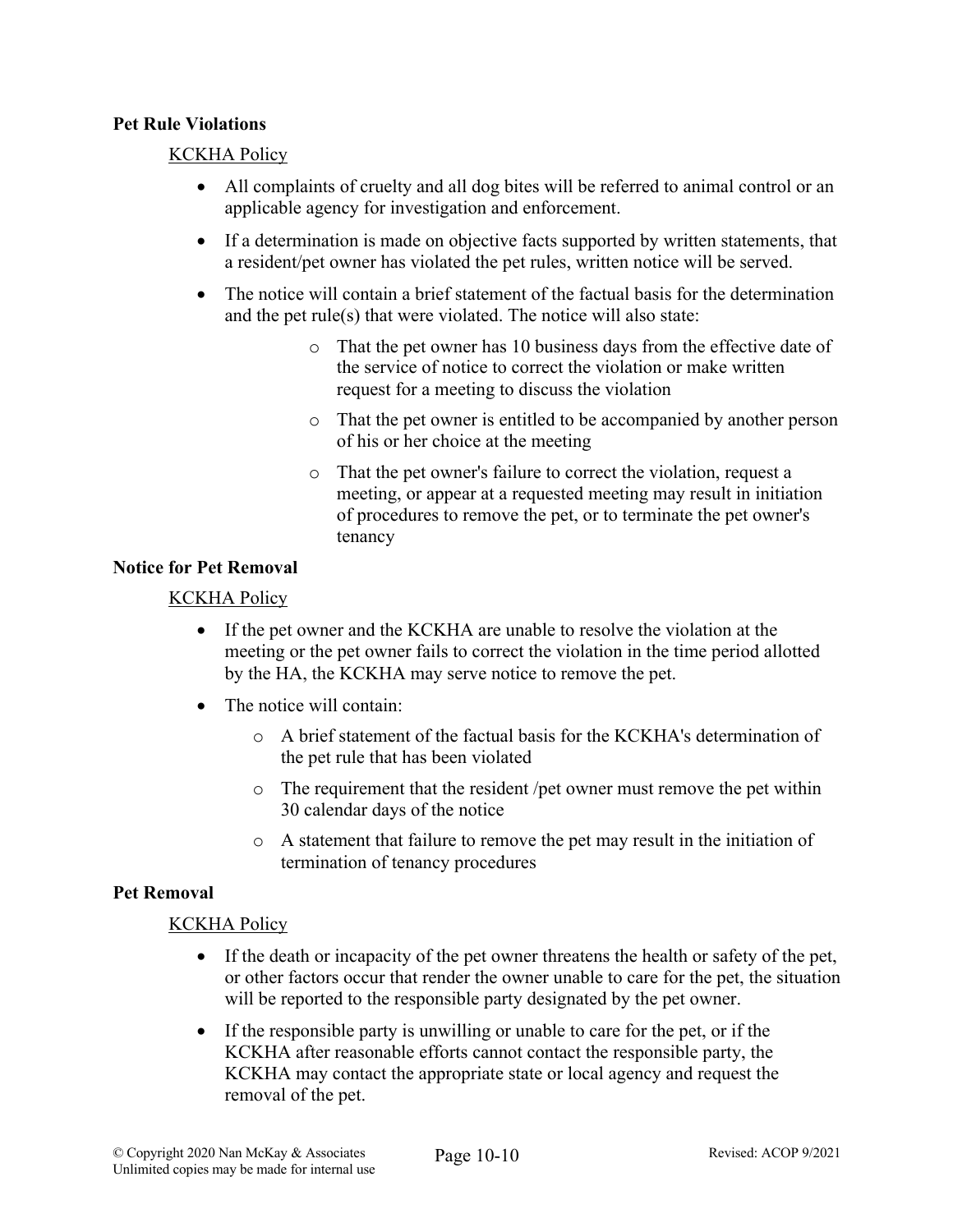• If the responsible party has moved out and left the pet, after reasonable efforts to contact the responsible party or designated party, the KCKHA may contact the appropriate state of local agency and request the removal of the pet.

# **Termination of Tenancy**

# KCKHA Policy

- The KCKHA may initiate procedures for termination of tenancy based on a pet rule violation if:
	- o The pet owner has failed to remove the pet or correct a pet rule violation within the time period specified
	- o The pet rule violation is sufficient to begin procedures to terminate tenancy under terms of the lease

# **Emergencies**

# KCKHA Policy

- o The KCKHA will take all necessary steps to ensure that pets that become vicious, display symptoms of severe illness, or demonstrate behavior that constitutes an immediate threat to the health or safety of others, are immediately removed from the premises by referring the situation to the appropriate state or local entity authorized to remove such animals.
- o If it is necessary for the KCKHA to place the pet in a shelter facility, the cost will be the responsibility of the pet owner.
- o If the pet is removed as a result of any aggressive act on the part of the pet, the pet will not be allowed back on the premises.

# **PART III: PET DEPOSITS AND FEES IN ELDERLY/DISABLED DEVELOPMENTS**

# **10-III.A. OVERVIEW**

This part describes the KCKHA's policies for pet deposits and fees in elderly, disabled and mixed population developments. Policies governing deposits and fees in general occupancy developments are described in Part IV.

# **10-III.B. PET DEPOSITS**

#### **Payment of Deposit**

The KCKHA may require tenants who own or keep pets in their units to pay a refundable pet deposit. This deposit is in addition to any other financial obligation generally imposed on tenants of the project [24 CFR 5.318(d)(1)].

The pet deposit is not part of the rent payable by the resident [24 CFR 5.318(d)(5)].

#### KCKHA Policy

• Pet owners are required to pay a pet deposit in addition to any other required deposits. The amount of the deposit is \$100.00 and must be paid in full before the pet is brought on the premises.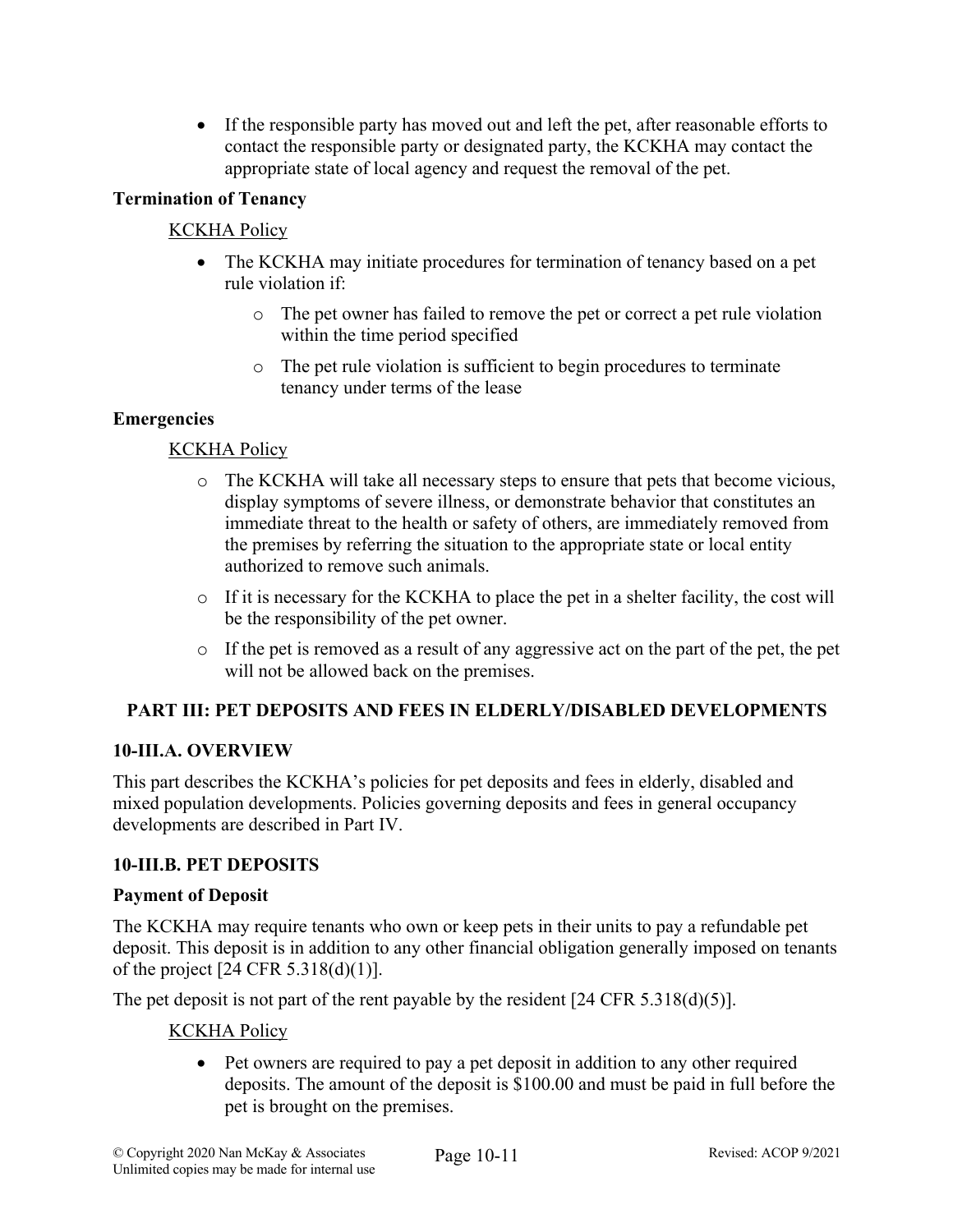- Pet owners are required to pay a non-refundable pet fee of \$75.00 and must be paid in full before the pet is brought on the premises.
- An initial \$50.00 towards the pet deposit and non-refundable pet fee will be required when the pet is brought into the unit and subsequent monthly payments of \$10.00 per month until the full amount of deposit and fee is accumulated.

## **Refund of Deposit [24 CFR 5.318(d)(1)]**

The KCKHA may use the pet deposit only to pay reasonable expenses directly attributable to the presence of the pet, including (but not limited to) the costs of repairs and replacements to, and fumigation of, the tenant's dwelling unit. The KCKHA must refund the unused portion of the pet deposit to the tenant within thirty days after the tenant moves from the project or no longer owns or keeps a pet in the unit.

#### KCKHA Policy

- The KCKHA will refund the pet deposit to the resident, less the costs of any damages caused by the pet to the dwelling unit, within 30 days of move-out or removal of the pet from the unit.
- The resident will be billed for any amount that exceeds the pet deposit.
- The KCKHA will provide the resident with a written list of any charges against the pet deposit within 10 business days of the move-out inspection. If the resident disagrees with the amount charged to the pet deposit, the KCKHA will provide a meeting to discuss the charges.

#### **10-III.C. OTHER CHARGES**

#### **Pet-Related Damages During Occupancy**

#### KCKHA Policy

- All reasonable expenses incurred by the KCKHA as a result of damages directly attributable to the presence of the pet in the project will be the responsibility of the resident, including:
	- o The cost of repairs and replacements to the resident's dwelling unit
	- o Fumigation of the dwelling unit
	- o Repairs to common areas of the project
- The expense of flea elimination shall also be the responsibility of the resident.
- If the resident is in occupancy when such costs occur, the resident shall be billed for such costs in accordance with the policies in Section 8-I.G, Maintenance and Damage Charges. Pet deposits will not be applied to the costs of pet-related damages during occupancy.
- Charges for pet-related damage are not part of rent payable by the resident.

#### **Pet Waste Removal Charge**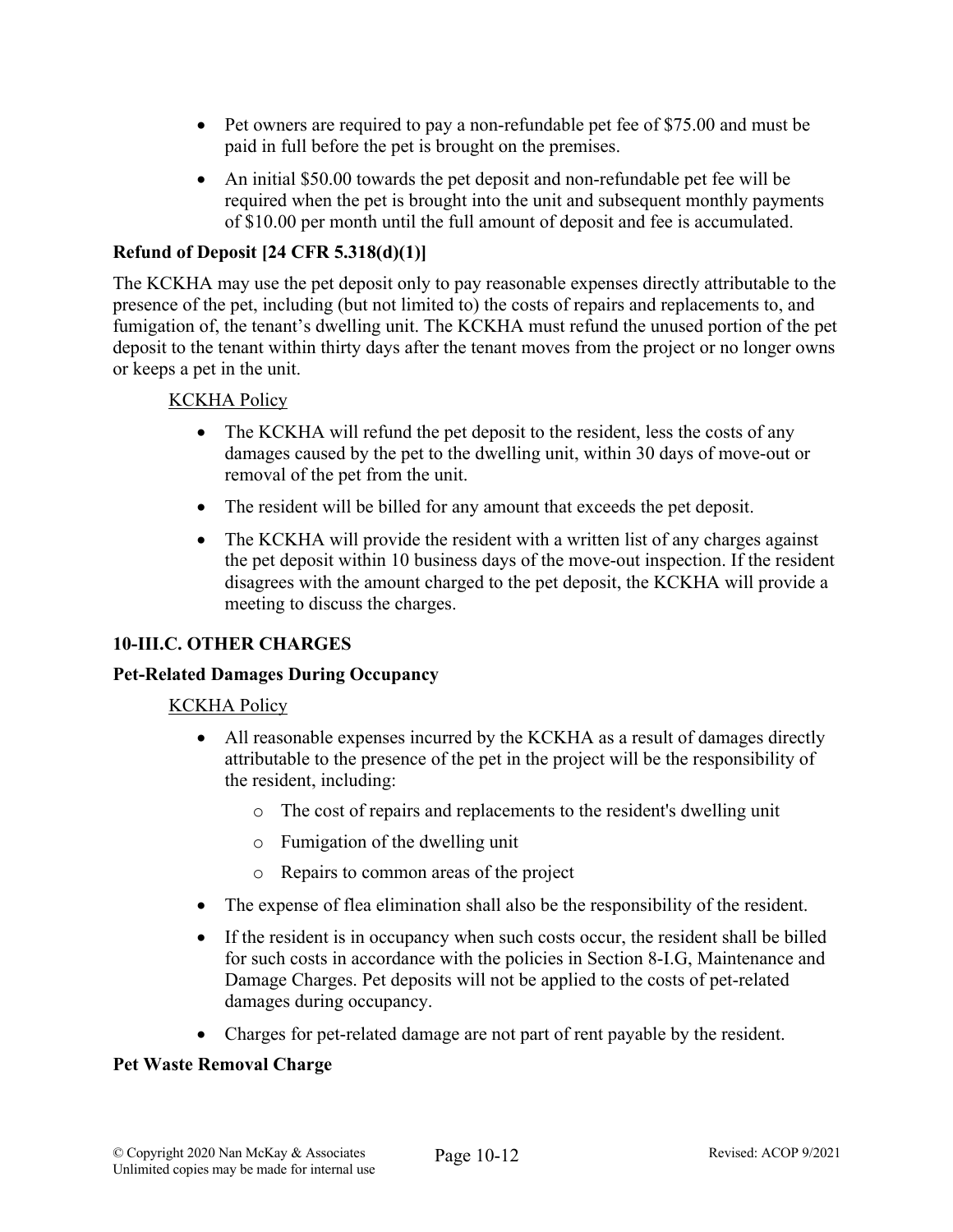The regulations do not address the PHA's ability to impose charges for house pet rule violations. However, charges for violation of PHA pet rules may be treated like charges for other violations of the lease and PHA tenancy rules.

# PHA Policy

- A separate pet waste removal charge of \$10.00 and labor cost per occurrence will be assessed against pet owners who fail to remove pet waste in accordance with this policy.
- Notices of pet waste removal charges will be in accordance with requirements regarding notices of maintenance charge(s). Charges are due and payable 14 calendar days after billing. If the family requests a grievance hearing within the required timeframe, the KCKHA may not take action for nonpayment of the charge until the conclusion of the grievance process.
- Charges for pet waste removal are not part of rent payable by the resident.

# **PART IV: PET DEPOSITS AND FEES IN GENERAL OCCUPANCY DEVELOPMENTS**

### **10-IV.A. OVERVIEW**

This part describes the KCKHA's policies for pet deposits and fees for those who reside in general occupancy developments.

### **10-IV.B. PET DEPOSITS**

A PHA may require a refundable pet deposit to cover additional costs attributable to the pet and not otherwise covered [24 CFR 960.707(b)(1)].

#### **Payment of Deposit**

#### KCKHA Policy

- Pet owners are required to pay a pet deposit of \$100.00 in addition to any other required deposits. The deposit must be paid in full before the pet is brought on the premises.
- The pet deposit is not part of rent payable by the resident.

#### **Refund of Deposit**

- The KCKHA will refund the pet deposit to the resident, less the costs of any damages caused by the pet to the dwelling unit, within 30 days of move-out or removal of the pet from the unit.
- The resident will be billed for any amount that exceeds the pet deposit.
- The KCKHA will provide the resident with a written list of any charges against the pet deposit within 10 business days of the move-out inspection. If the resident disagrees with the amount charged to the pet deposit, the KCKHA will provide a meeting to discuss the charges.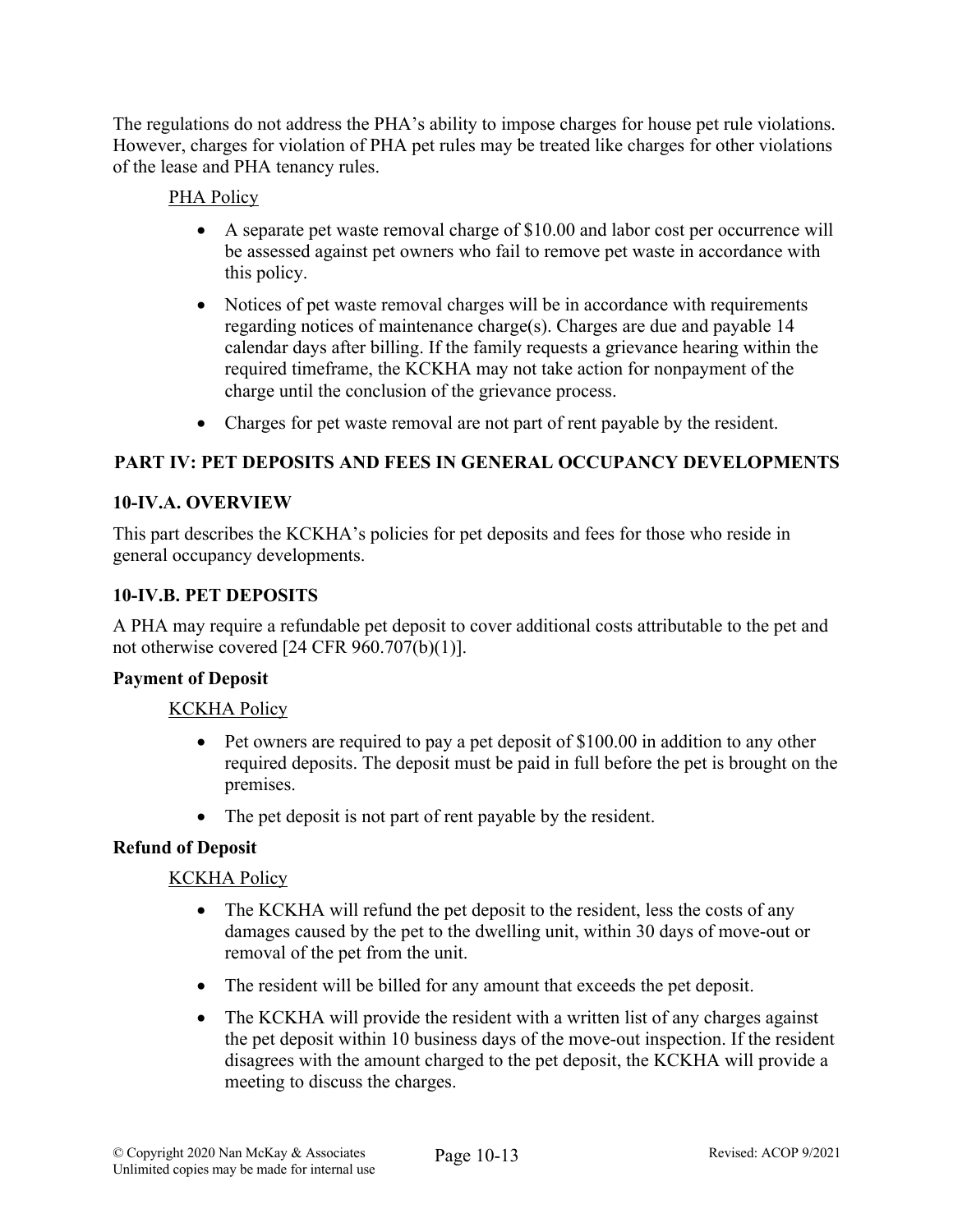# **10-IV.C. NON-REFUNDABLE NOMINAL PET FEE**

PHAs may require payment of a non-refundable nominal pet fee to cover the reasonable operating costs to the development relating to the presence of pets [24 CFR 960.707(b)(1)].

## KCKHA Policy

- The PHA requires pet owners to pay a non-refundable nominal pet fee of \$75.00.
- This fee is intended to cover the reasonable operating costs to the project relating to the presence of pets. Reasonable operating costs to the project relating to the presence of pets include, but are not limited to:
	- o Landscaping costs
	- o Pest control costs
	- o Insurance costs
	- o Clean-up costs
- The non-refundable fee must be paid in full before the pet is brought on the premises.
- Charges for the non-refundable pet fee are not part of rent payable by the resident.

# **10-IV.D. OTHER CHARGES**

#### **Pet-Related Damages During Occupancy**

#### KCKHA Policy

- All reasonable expenses incurred by the KCKHA as a result of damages directly attributable to the presence of the pet in the project will be the responsibility of the resident, including:
- The cost of repairs and replacements to the resident's dwelling unit
- Fumigation of the dwelling unit
- Repairs to common areas of the project
- The expense of flea elimination shall also be the responsibility of the resident.
- If the resident is in occupancy when such costs occur, the resident shall be billed for such costs in accordance with the policies in Section 8-I.G, Maintenance and Damage Charges. Pet deposits will not be applied to the costs of pet-related damages during occupancy.
- Charges for pet-related damage are not part of rent payable by the resident.

### **Pet Waste Removal Charge**

The regulations do not address the PHA's ability to impose charges for house pet rule violations. However, charges for violation of PHA pet rules may be treated like charges for other violations of the lease and PHA tenancy rules.

#### PHA Policy